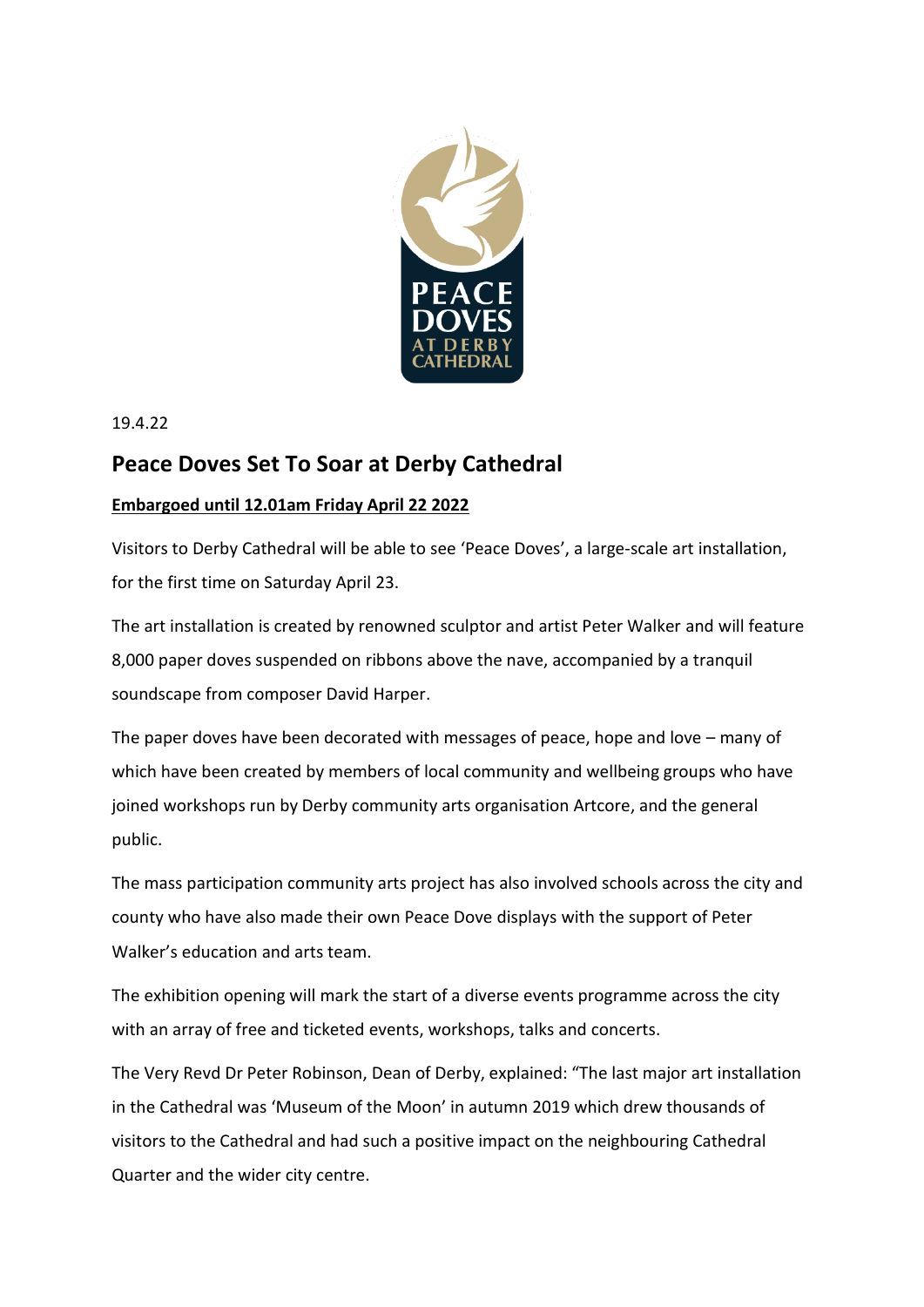"We were keen to recreate the positivity and beauty that a major art installation brings to the magnificent space in the heart of Derby Cathedral and were delighted when we secured artist Peter Walker to bring 'Peace Doves' to the city."

He continued that the messages behind Peace Doves were even more powerful in light of the continued crisis in Ukraine.

He said: "Our original driver for bringing 'Peace Doves' to Derby Cathedral was to create a unique piece which reflects the thoughts and feelings of local people from all faiths, ages and backgrounds following such a turbulent time for everyone during the pandemic.

"Now, with war continuing in Ukraine and the value that we all place on peace being uppermost in our minds, the messages behind Peace Doves have even greater poignancy.

"We look forward to welcoming people to the Cathedral and we hope that visitors will encounter peace and the space to reflect on the past two years and the suffering that Ukrainian people are now experiencing."

Peace Doves was first staged at Lichfield Cathedral in 2018 when it was designed to commemorate the centenary of the end of the First World War. It was also installed at Liverpool Cathedral in 2021 which attracted more than 150,000 visitors.

Peter Walker said: "I am delighted to bring Peace Doves to Derby Cathedral. Previous installations have been very well received and have created a prideful sense of community and togetherness.

"Sometimes, art has the ability to transcend just being an object and become the focus of our collective sentiments. That is the purpose of Peace Doves, which allows thousands of people to create, and express their own personal emotions as part of an ensemble which produces a beautiful final composition, and a series of smaller community works.

"It allows us not just see an artwork but to be part of it, to contemplate peace, as we think of those whose lives are so tragically affected by the many ordeals of life, from the tragic situation in Ukraine, and conflicts abroad to the many issues affecting people in this country, as well as those we love and who are close to us".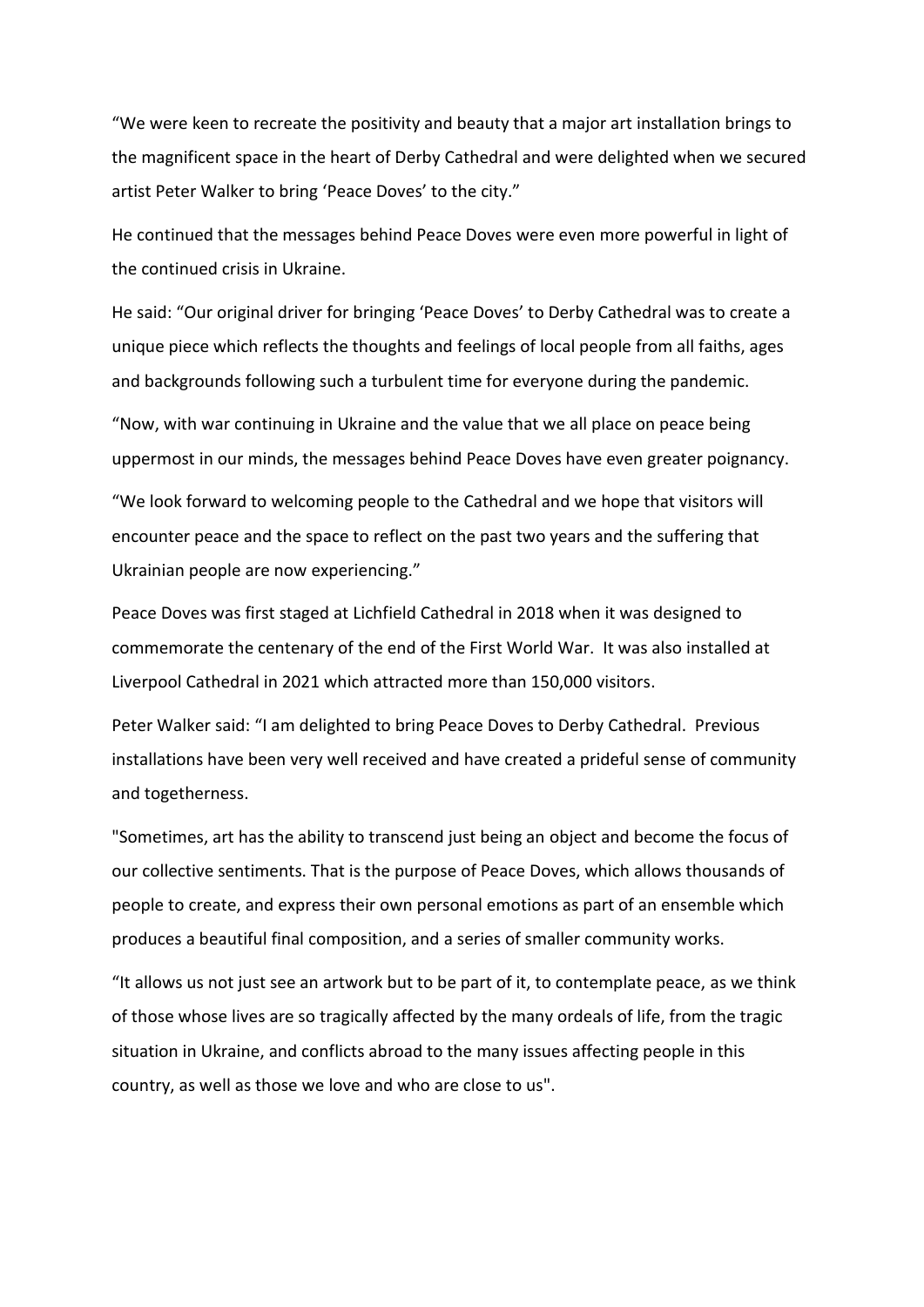He added: "Nearly every message on the doves is not about one person, but about the community, the city, and the bigger picture. This artwork is designed really, by me, but it has been made by the people of Derby and Derbyshire."

Peace Doves will be in place until 12th June 2022 and, throughout the exhibition, entry to the Cathedral will be free of charge although a suggested donation of £3 per person is requested which will go towards the care and work of Derby Cathedral helping to keep its doors open for all.

Booking is encouraged through Derby Cathedral's Eventbrite page

[https://www.eventbrite.co.uk/e/peace-doves-at-derby-cathedral-tickets-](https://www.eventbrite.co.uk/e/peace-doves-at-derby-cathedral-tickets-239993104837?aff=ebdsoporgprofile)

[239993104837?aff=ebdsoporgprofile](https://www.eventbrite.co.uk/e/peace-doves-at-derby-cathedral-tickets-239993104837?aff=ebdsoporgprofile) as entry will be restricted at certain times eg: during services, private events and concerts.

'Peace Doves' at Derby Cathedral is funded by Arts Council England, Westhill Endowment, Cathedral Quarter Business Improvement District (BID), Derby City Council and Foundation Derbyshire.

For more information about Peace Doves at Derby Cathedral please visit <https://derbycathedral.org/peacedoves/>

**Ends** 

Media enquiries: Sarah Jenkin-Jones, JJPR, Tel: 01332 515102/07951 945665;

[sarah@jjpublicrelations.co.uk](mailto:sarah@jjpublicrelations.co.uk)

# **Note to Editors**

## **About Derby Cathedral**

Derby Cathedral is the seat of the Bishop of Derby, and a centre for mission and worship serving the people and parishes of the Diocese of Derby.

As well as being a lively place of worship, it is a place of musical and cultural excellence with a flourishing Cathedral Choir, and frequently hosts concerts and events. It is also one of the oldest buildings in Derby City Centre and as a Grade 1 listed building, it is of high historical significance.

Derby Cathedral aims to develop strong relationships with all its stakeholders to become a place for inspirational music and worship, learning, heritage stories, arts and culture. Find out more at [www.derbycathedral.org](http://www.derbycathedral.org/)